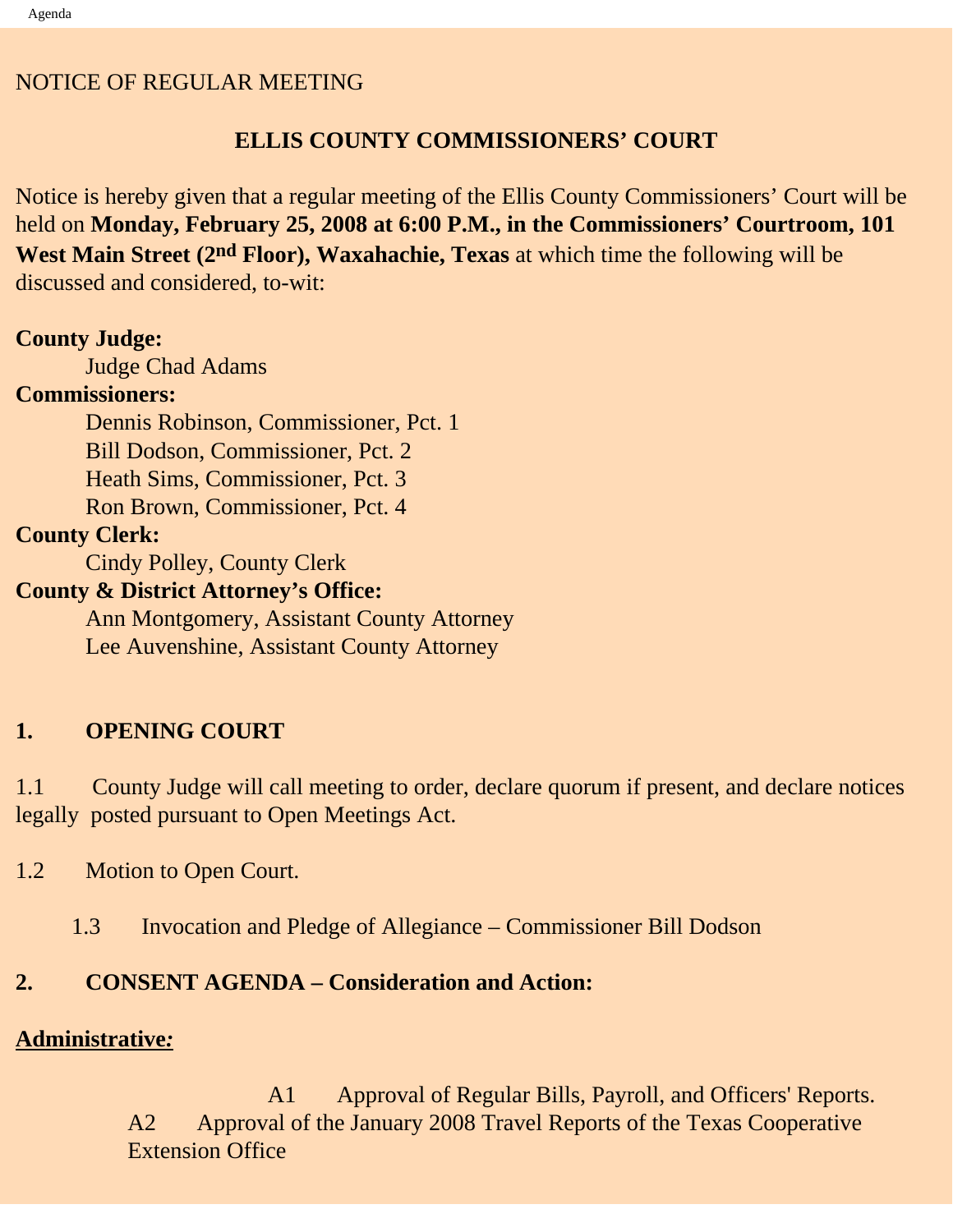Agenda

 Mark Arnold, Agriculture Page Bishop, 4-H Rita Hodges, Family & Consumer Sciences

A3 Approval of the 2007 Racial Profiling Report from Terry Nay, Constable, Precinct

2.

A4 Approval of the 2007 Racial Profiling Report from Steve McKinney,

Constable, Precinct 4

A5 Approval of a one year bond for Ellis County Clerk Cindy Polley for the year 2008.

A6 Approval of refund for overpayment of taxes for acct # 235625 Ennis Akash Hotels International Inc for \$4,186.63 – John Bridges, Tax Assessor/ Collector

#### **Financial:**

F1 From 3-010-0000-0302 Fund Balance Carryover to 5-010-0652-0911 Gen. Exp. – Bill Dodson, Commissioner, Pct. 2

F2 From 5-001-0360-0883 Microfiche, 5-001-0360-0873 Maint/Rpr to 5-001-0360-0846 Witness Fee – Joe Grubbs, District Attorney

F3 From 5-001-0420-0703 Telephone to 5-001-0420-0877 Medical – Chris Aldama, Juvenile **Services** 

F4 From 4-047-0000-0001 Sheriff Forfeiture to 5-001-0010-0802 Equipment – Sheriff Ray Stewart

#### 3. **PUBLIC HEARING**

3.1 Public Hearing on the creation of Prairie Ridge Public Improvement District No. 1.

#### 4. **ADJOURN PUBLIC HEARING**

#### 5. **ADMINISTRATIVE**

 5.1 Consideration and action to accept a resolution approving and authorizing the creation of a Public Improvement District to be called the Prairie Ridge Public Improvement District No. 1 within Ellis County and providing an effective date thereof.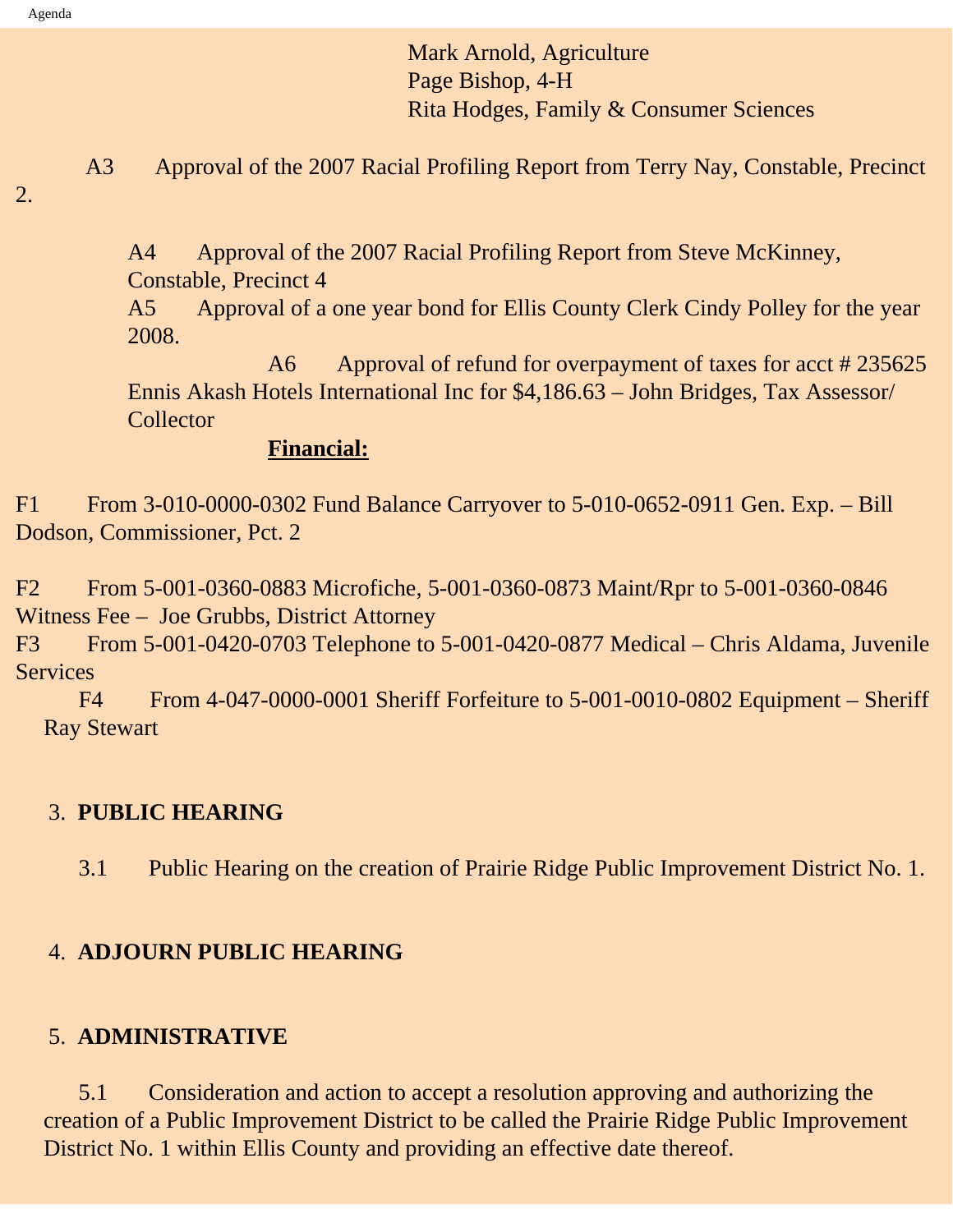- Barbra Leftwich, Ellis County Planner

 5.2 Consideration and action to rescind the Ellis County Burn Ban. Jim Pharr, Ellis County Fire Marshal Investigator

5.3 Consideration and action to approve the Application to Close, Abandon, and Vacate Public Roads (Alleyways) in block 17, Skyline Acres Addition, Ellis County, Texas, that portion between Lots 7 and 8 and lots 24 and 25 beginning at the Southeast corner of Lot 7 and Southwest corner of Lot 24 and extending to the Northeast corner of Lot 8 and Northwest corner of lot 25 to Casey D. Harris, the sole land owner. - Ron Brown, Commissioner, Pct. 4

 5.4 Consideration and action to approve a Work Order Under Interlocal Agreement between City of Milford and Ellis County Pct. 3 to resurface city streets at three locations.

Heath Sims, Commissioner, Pct. 3

 5.5 Consideration and action to approve a proclamation recognizing National FFA Week, February 16- February 23, 2008.

Heath Sims, Commissioner, Pct. 3

 5.6 Consideration and action to approve a proclamation recognizing former Waxahachie High School Ag teacher Ron Appleton.

Heath Sims, Commissioner, Pct. 3

 5.7 Consideration and action to approve the Agreement Cooperation between County of Ellis and the Ennis Garden Club (represented by Chairman of the Bluebonnet Trail Annual Event) pursuant to Local Government Code §319.003(a) and §319.04. Bill Dodson, Commissioner, Pct. 2

 5.8 Consideration and action to approve the Work Order under the Agreement Cooperation between County of Ellis and the Ennis Garden Club (represented by Chairman of the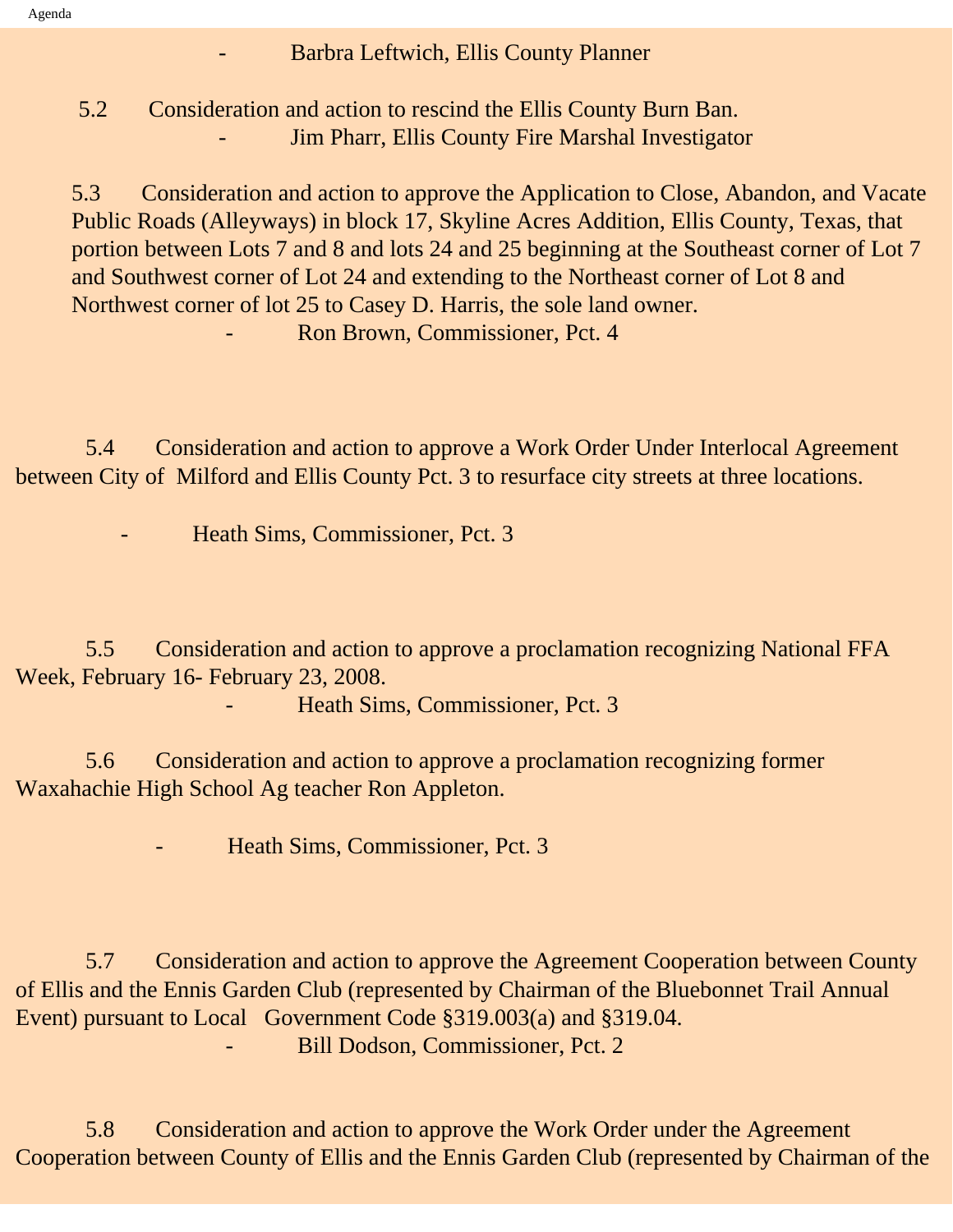Bluebonnet Trail Annual Event).

Bill Dodson, Commissioner, Pct. 2

 5.9 Discussion of flooding issues in the Spring Creek Grove Sub-Division Bill Dodson, Commissioner, Pct. 2

 5.10 Consideration and action to take all necessary action to purchase real property and accept a donation of real property on Sonoma Trail in Ennis, Texas, and to authorize the County Judge to sign any and all documents relating thereto.

Lee Auvenshine, Assistant County and District Attorney

## **6. PURCHASING Consideration and action regarding the following presented by Richard Denniston, Purchasing Agent:**

 6.1 To cancel the existing agreements with Colwell Oil and Pearman Fuel for convenience store fuel. The cancellation will be effective 60 days after issuance of the notice. The items will be re-bid with additional specifications and requirements.

### **7. RECESS TO CONVENE TO EXECUTIVE SESSION**

## **8. EXECUTIVE SESSION**

"The Commissioners' Court of Ellis County reserves the right to adjourn into **Executive Session** at any time during the course of this meeting to discuss any of the matters listed in this agenda, in the order deemed appropriate, as authorized by Texas Government Code §551.071**,** or to seek the advice of its attorney and/or other attorneys representing Ellis County on any matter in which the duty of the attorney to the Commissioners' Court under the Texas Disciplinary Rules of Professional Conduct of the State Bar of Texas clearly conflicts with Texas Government Code Chapter 551 or as otherwise may be permitted under §551.071."

## **9. ADJOURNMENT OF EXECUTIVE SESSION**